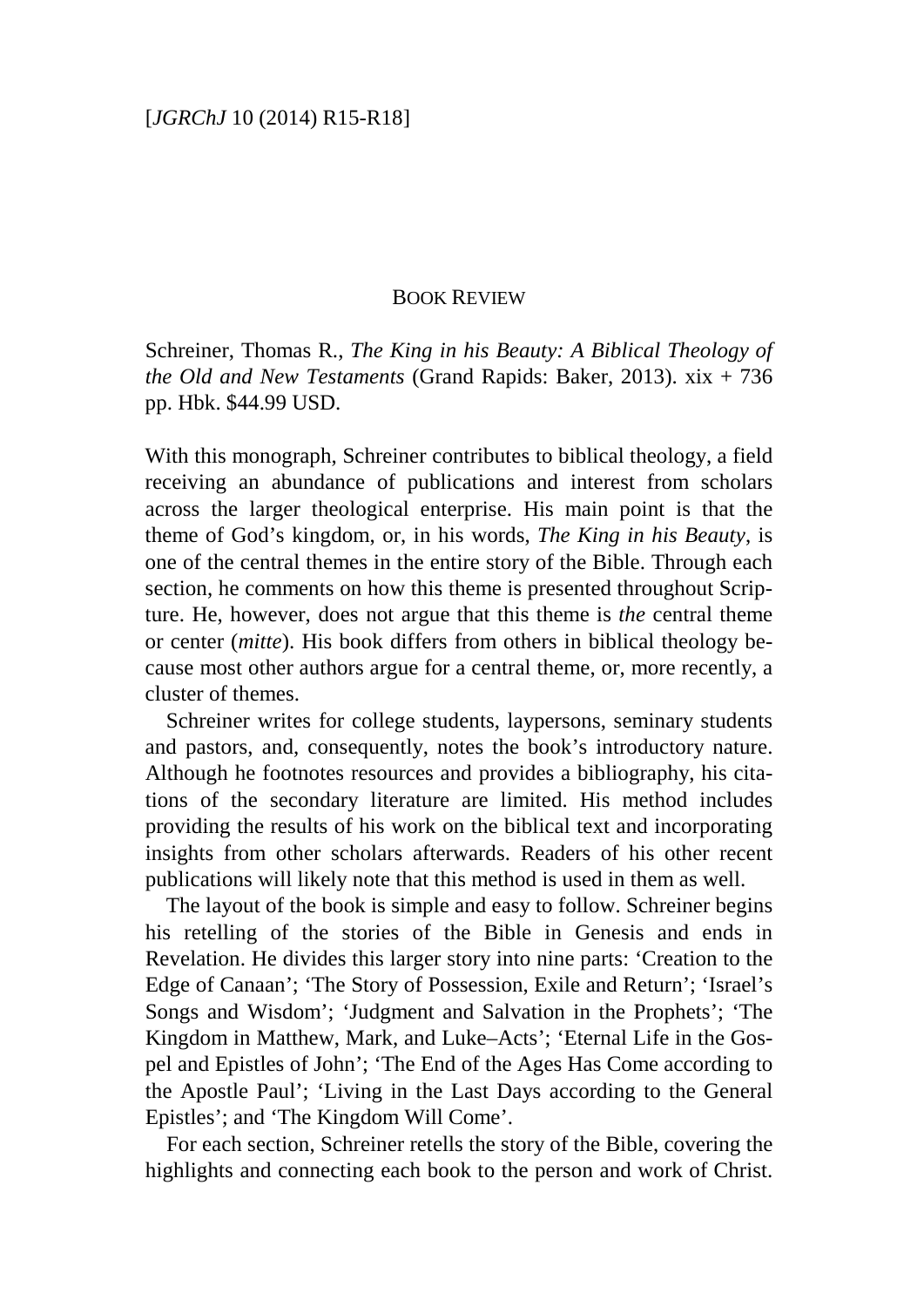Although he provides interpretation of the stories, explanations are minimal. Between the sections, he provides summaries. He also gives applications for modern-day readers.

One of the main strengths of this book is the masterful retelling of the larger story of the Bible. Because Schreiner is a full-time pastor and a full-time professor—an amphibious creature that walks on the land of academia and swims in the sea of the church—he undoubtedly has ample experience from which to draw. One can notice the careful thought and meditation that goes into his comments. For example, in his discussion of the book of Job, Schreiner notes, 'In effect, Job has made himself lord of the world by telling God what is wrong with its government' (p. 246). This explanation reveals Schreiner's understanding of one of the key problems concerning Job's discussions with and about God in the book of Job. He often provides helpful insights like this into the texts of Scripture.

This book fills an important lacuna. As someone who is also an amphibious creature—in the academy and the church—I have noticed that many churches fail to prepare their congregations enough to notice the larger story of the Bible, its pointing to Christ, and, then, applications. Although this may seem problematic for the local church only, I have met numerous students in Bible colleges and seminaries who lacked an understanding of these basic concepts of Scripture. This book serves as an important tool for filling the void because, like the disciples on the road to Emmaus (Lk. 24.25), many Christians have difficulty understanding how the biblical story ties together to point to both the person and work of Christ.

Schreiner's main point should be instructive for the discipline of biblical theology. Many in biblical theology argue for only one theme or cluster of themes as the center of the Bible. He, however, recognizes that 'no one theme adequately captures the message of Scripture' (p. xii). This move is innovative and also preserves the richness of the diversity in Scripture.

The subtitle, *A Biblical Theology of the Old and New Testaments*, however, should perhaps be reconsidered; this book is not a biblical theology per se, but an introductory retelling of the biblical stories. Although biblical theology is a diverse field of study, merely retelling the biblical story is not usually considered biblical theology.

Although Schreiner discusses his method, his discussion lacks necessary detail. He is aware of methods in biblical theology and Old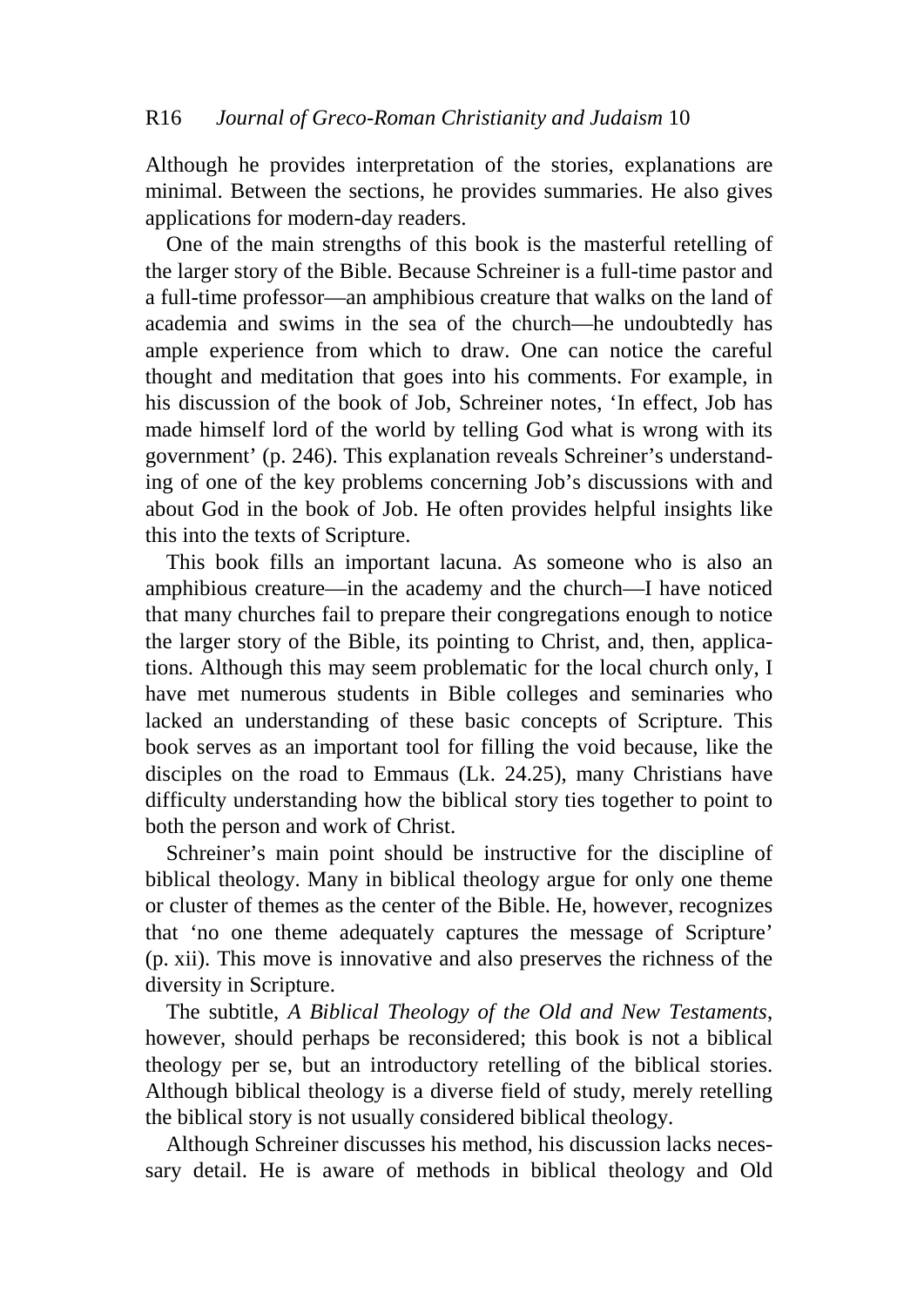Testament Theology, but he indicates that his method will be 'to unpack the canonical writings in their final form' (p. xv). He explains that his approach is different for various books—'some books are examined chronologically, others thematically, and in the Psalms the canonical ordering of the books is explored' (p. xvi). This explanation is problematic for at least two reasons. First, he does not explain which method(s) underlie his unpacking or examining and whether or not his underlying method(s)/approaches complement or contradict one another. In the larger theological enterprise, there are countless methods. Several of them, in fact, contradict one another, even within biblical theology. If he produces a second edition, I would suggest explaining his methods further in the prologue so his audience can reflect on their own methods and see that methods matter. The diversity of methods also makes his examination section seem haphazard. I would suggest that he choose and stay with one style for consistency; at times the book is difficult to follow because the approach changes from chronological to thematic to canonical.

Throughout the book, Shreiner states the conclusions of his exegesis and surveys the larger metanarrative of Scripture, but he never reveals *how* he arrives at his conclusions. He translates 'the book of the genealogy' in Mt. 1.1 and interprets it as meaning 'the inauguration of the new creation in Christ' (p. 433). Schreiner cites two sources in favor of his view. I, however, wonder whether he should have cited material that surveys the various options for translation and interpretation. Both are debated in Matthean studies, but he does not mention that. Students and congregations need to learn not only *what* their professors and pastors believe, but also *how* they arrive at their conclusions so they can consider matters for themselves. This kind of omission is disappointing because, as it stands, his conclusions appear to be based on intuition or personal theological preference rather than sound exegetical and biblical theological principles, as he likely intends.

His use of secondary literature seems haphazard. At times, he cites supporting sources, and at other times, sources that oppose his view. Citing both would seem to be better so his readers could investigate these matters further. Schreiner's use of citations can also be confusing. In the prologue, he mentions the lack of consensus that one theme adequately captures the message of the Scripture. He footnotes a brief discussion on the nature of the task of writing a biblical theology and then cites several recent monographs that have helped him. Yet, most